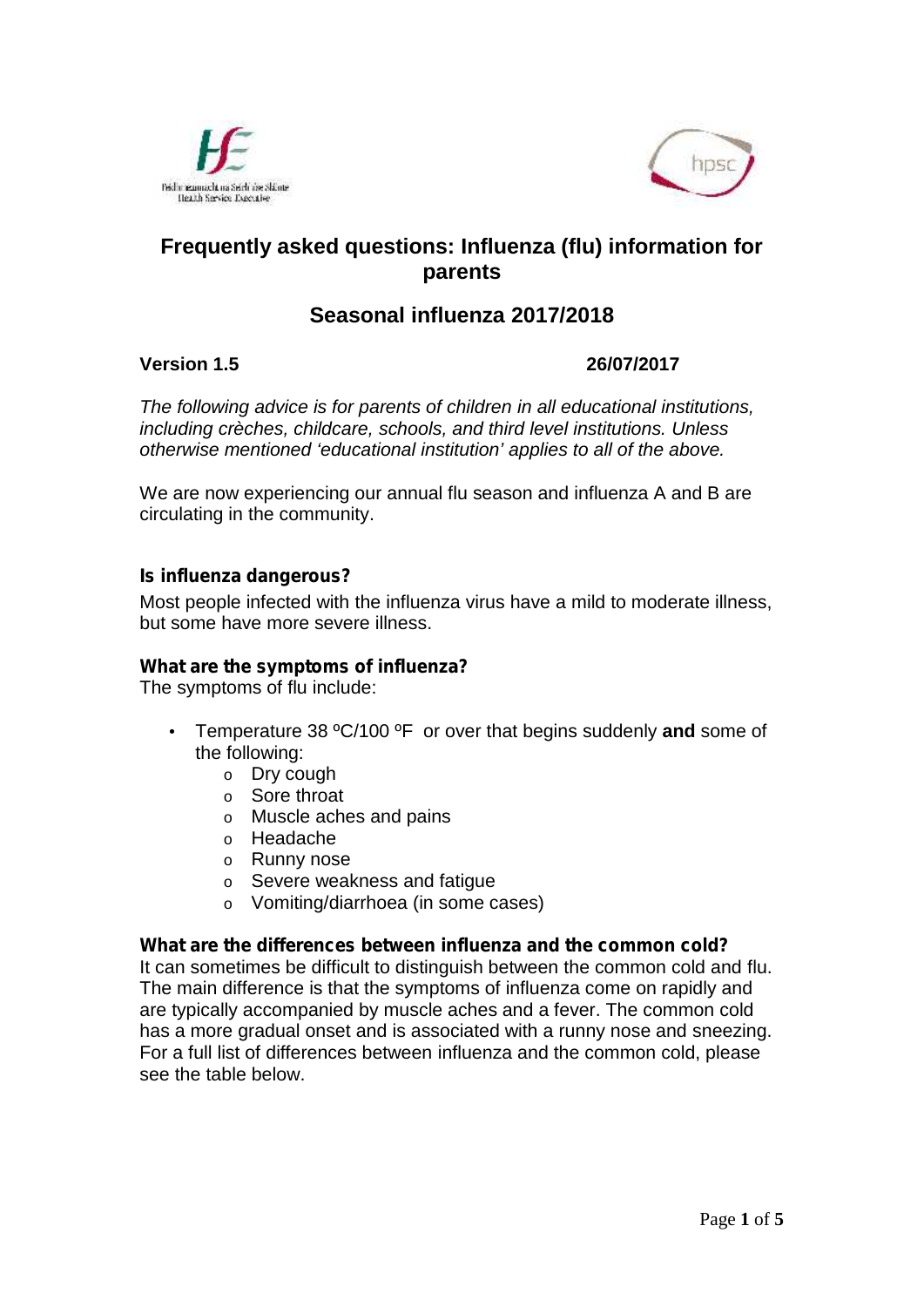| <b>Symptoms</b>            | <b>Influenza</b>                                 | <b>Common Cold</b>                               |
|----------------------------|--------------------------------------------------|--------------------------------------------------|
| Onset                      | Sudden                                           | Slow                                             |
| Fever                      | <b>Characteristically High</b><br>38°C or 100°F) | Rare                                             |
| Headache                   | Prominent                                        | Rare                                             |
| General aches<br>and pains | Usual, often severe                              | Rare                                             |
| Fatigue,<br>weakness       | Can be prolonged for a<br>number of weeks        | Quite mild                                       |
| Extreme<br>exhaustion      | Early and prominent                              | <b>Never</b>                                     |
| Runny nose                 | Common                                           | Common                                           |
| Sneezing                   | Common                                           | Usual                                            |
| Sore throat                | Common                                           | Common                                           |
| Cough                      | Common, can be severe                            | Mild to moderate, hacking<br>cough               |
| Diarrhoea,<br>vomiting     | Sometimes                                        | Not associated with the<br>common cold in adults |

# *How does influenza spread?*

Flu virus spreads from person to person mainly through the coughing or sneezing of a sick person. Flu virus may also be spread when a person touches something that is contaminated with the virus (for example a tissue or door handle touched by the infected person) and then touches his or her eyes, nose or mouth.

# *What should I do as a parent?*

#### **Two important actions to protect your family**

- 1. Be aware of the symptoms of flu-like illness and know where to seek medical care. See below.
- 2. Teach your children the following **good health habits** to help stop the spread of germs:
	- Teach your children to cover their mouth and nose with a paper tissue when coughing or sneezing. If no tissue is available they should cough or sneeze into the inside of their elbow. Be sure to set a good example by doing this yourself.
	- Teach your children to use a tissue only once and dispose of it quickly and carefully (a dustbin is fine).
	- Teach your children to wash their hands frequently with soap and water. Be sure to set a good example by doing this yourself. If they do not have access to hand washing facilities give them alcohol hand gel to use.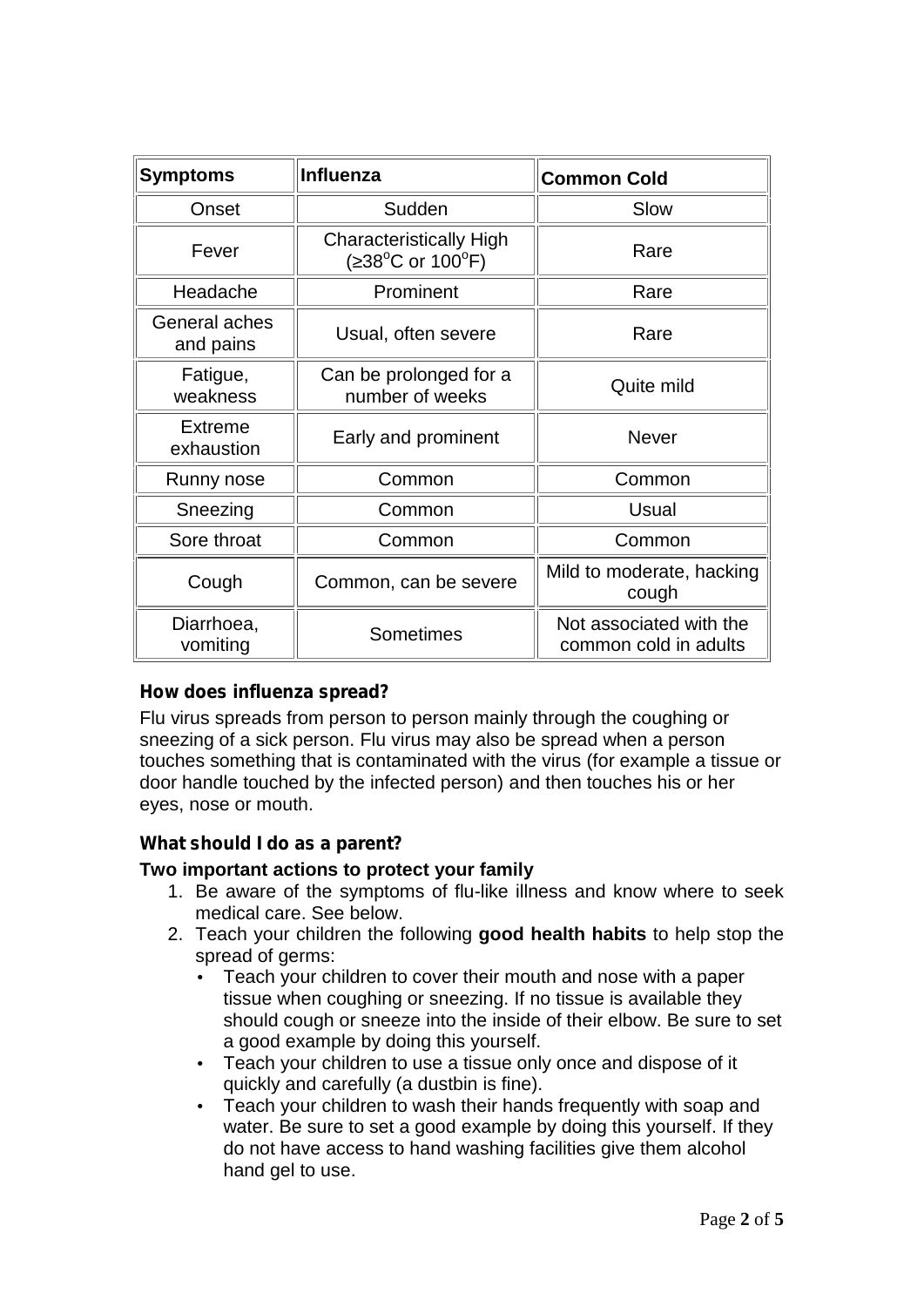- Teach your children to avoid touching their eyes, nose and mouth.
- Teach your children to stay at least 1 metre/3 feet away from people who are sick.
- Children who are sick should always stay home from the school. If they have influenza they should stay away from the educational institution for 5 days from the onset of symptoms.
- Wash hard surfaces such as kitchen worktops, door handles, etc with a normal household cleaner as the virus can live on these surfaces. Do this frequently.

### *What should I do if my child gets sick?*

If your child gets sick with a flu-like illness as described above you should:

- Keep your child at home and away from others as much as is possible to avoid spreading infection to others. If they are sick with flu they should stay home for 5 days from the onset of symptoms.
- Give your child simple anti-fever medication such as paracetamol or ibuprofen (NB: aspirin should NOT be given to children under 16 years of age) and ensure that they drink plenty of fluids.
- If you think your child needs to see the GP because they have severe symptoms, remember to ring your GP first.
- If your child is in a high risk group for complications of flu contact your GP, even if their symptoms are mild (High risk groups include people with: chronic lung, heart, kidney, liver, or neurological disease; immunosuppression ( i.e. weakened immune system whether caused by disease or treatment); diabetes mellitus; people aged 65 years and older; children less than 2 years of age; children with any condition (e.g. spinal cord injury, seizure disorder or other neuromuscular disorder) that can compromise lung function, especially those attending special schools/day centres, children with Down syndrome, people on medication for asthma, severely obese people (BMI 40), pregnant women and people with haemoglobinopathies)
- Teach your child good health habits, as above.
- Ensure that all household surfaces that are touched by hands are kept clean, especially bedside tables, surfaces in bathrooms and kitchens and children's toys. Such surfaces should be wiped regularly with a household disinfectant according to directions on the product label.

#### *Should educational institutions be doing anything to prevent the spread of influenza?*

Yes, like parents, educational institutions should encourage and facilitate everyday actions that can help prevent the spread of germs that cause respiratory illnesses like flu including:

 Children should cover their mouth and nose with a tissue when coughing or sneezing. If no tissue is available they should cough or sneeze into the inside of their elbow. Children should use a tissue only once and dispose of it quickly and carefully (a bin is fine). This is known as respiratory etiquette.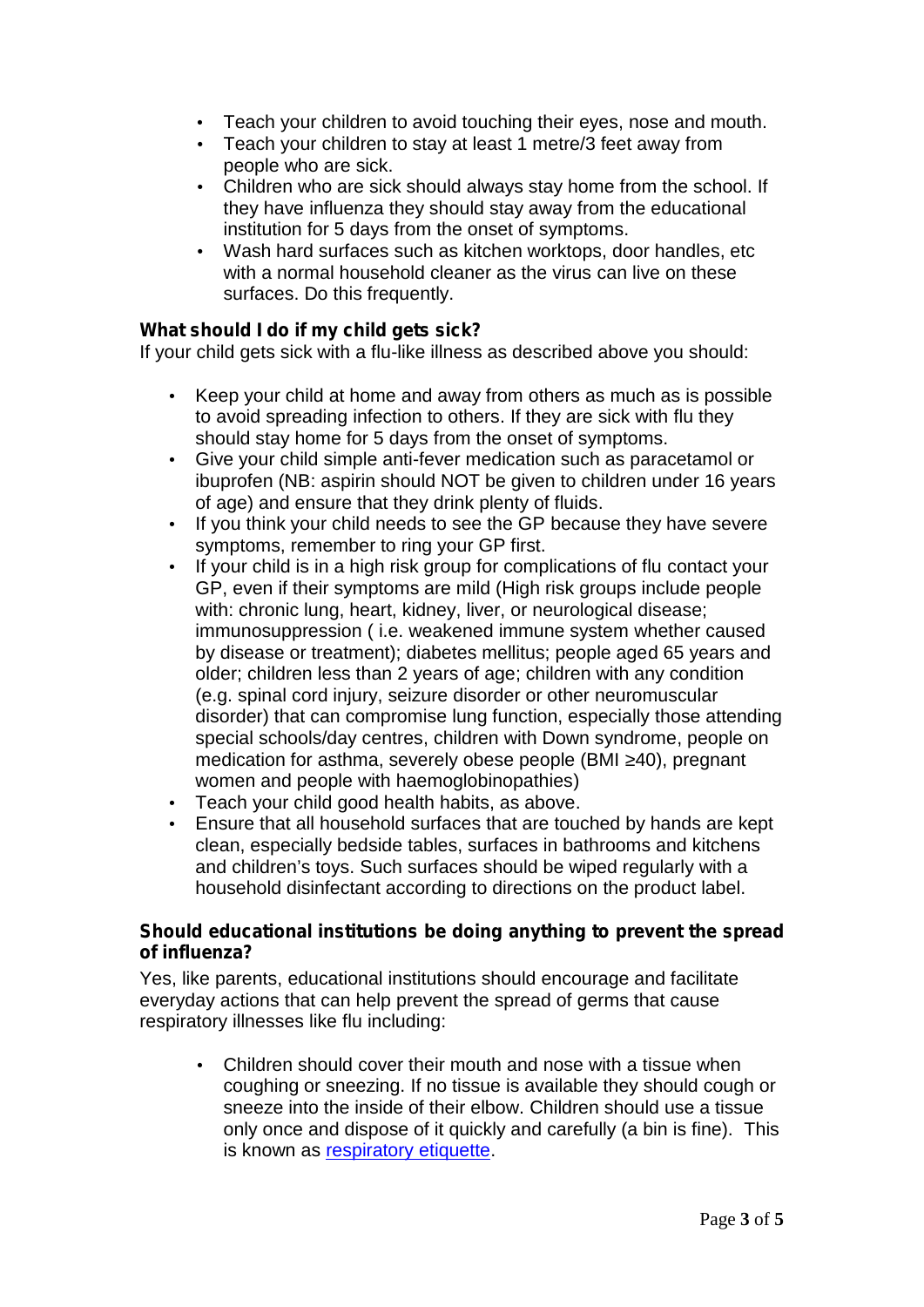- Children should wash their hands frequently with soap and water. Where soap and water is not readily available alcohol based hand gel can be used.
- Children should avoid touching their eyes, nose and mouth.
- Wash hard surfaces such as kitchen worktops, door handles, etc frequently with a normal household cleaner as the virus can live on these.

Educational institutions should put up posters on respiratory etiquette and hand hygiene and ensure that children have access to suitable hand washing facilities. Posters can be found on the HPSC website as indicated below.

# *Is there a vaccine against seasonal influenza?*

A vaccine is an injection which prevents a person getting a particular disease. It works by strengthening the body's immune system. The vaccine must be given before the person is infected with the disease.

Vaccination is recommended for people at high risk of complications.

#### *Who are the high risk groups that should receive seasonal influenza vaccine?*

- 1. Those aged 65 years or older.
- 2. Adults and children over 6 months of age with chronic illness requiring regular medical follow-up e.g. chronic heart disease, chronic liver disease, chronic neurological disease (including multiple sclerosis and hereditary and degenerative disorders of the central nervous system), chronic renal failure chronic respiratory disease ( including cystic fibrosis, moderate or severe asthma, and bronchopulmonary dysplasia), diabetes mellitus, haemoglobinopathies
- 3. Those with immunosuppression (weakened immune system) due to disease or treatment, including asplenia (no spleen) or splenic dysfunction.
- 4. Those with any condition that can compromise lung function (e.g. spinal cord injury, seizure disorder, or other neuromuscular disorder) especially those attending special schools/day centres.
- 5. Those with Down syndrome.
- 6. Children with moderate to severe neurodevelopmental disorders such as cerebral palsy and intellectual disability.
- 7. Children on long-term aspirin therapy (because of the risk of Reyes syndrome).
- 8. Those with morbid obesity i.e. Body mass index 40.
- 9. Residents of nursing homes, old people's homes, and other long stay facilities where rapid spread is likely to follow introduction of infection
- 10.Those likely to transmit influenza to a person at high risk for influenza complications (see 1 above)
	- a. Health Care Workers, both for their own protection and for the protection of patients who may have a suboptimal response to influenza vaccinations
	- b. Household contacts of at-risk persons.
	- c. Out-of-home care givers to at-risk persons.